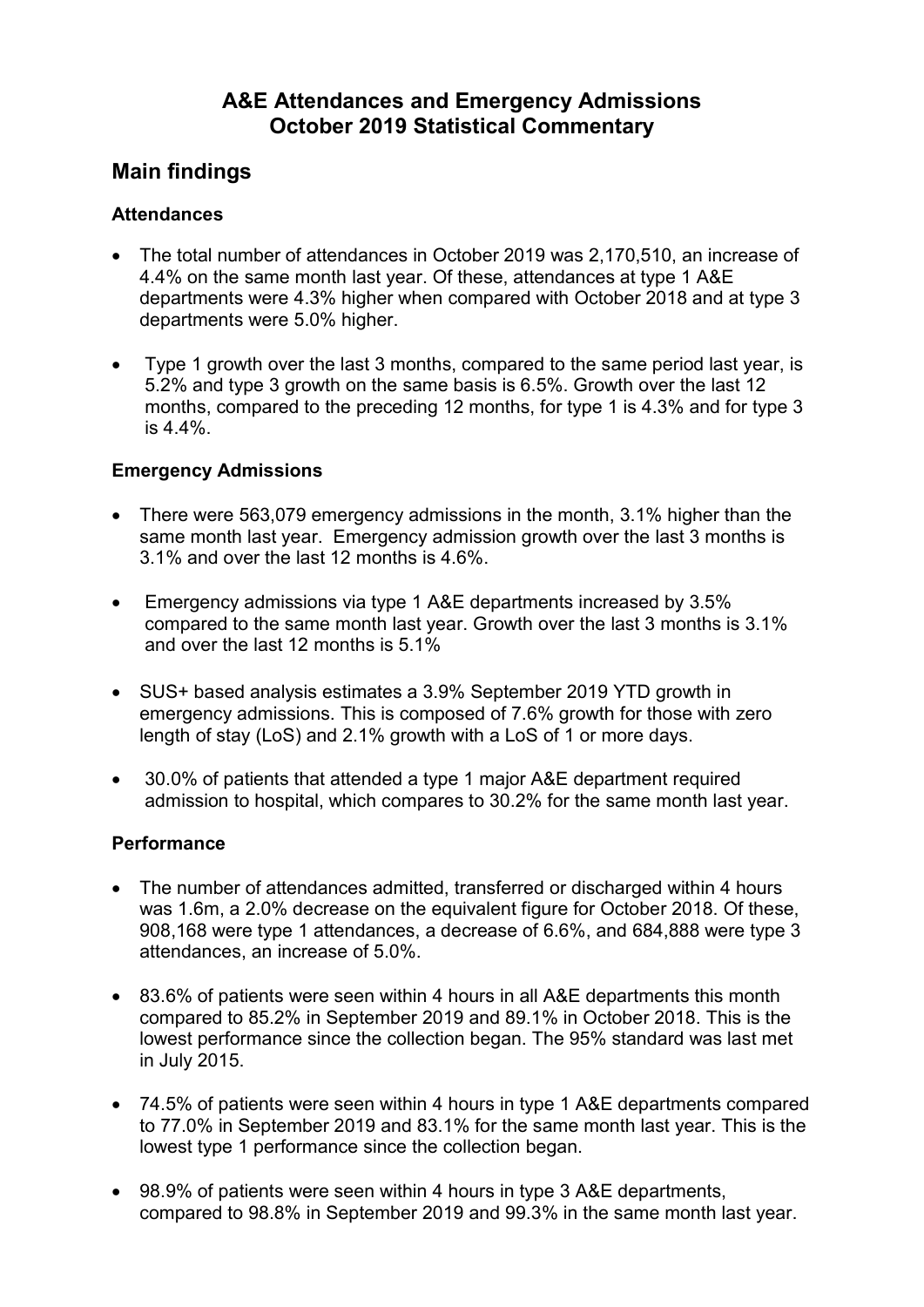- There were 80,092 four-hour delays from decision to admit to admission this month, which compares to 49,014 in the same month last year
- Of these, 726 were delayed over twelve hours (from decision to admit to admission), which compares to 214 in the same month last year.
- 3 out of 118 reporting trusts with type 1 departments achieved the 95% standard on all types during the month. With additional local activity (mapped attendances) taken into account, 3 out of 118 reporting trusts with type 1 departments achieved the standard.

# **Revisions**

| <b>Revisions</b><br>Alongside this publication we are also publishing revisions to A&E. The revisions |                                                                                                                                                                                                                                                                                                                                                                                   |                        |               |                |                      |                           |  |
|-------------------------------------------------------------------------------------------------------|-----------------------------------------------------------------------------------------------------------------------------------------------------------------------------------------------------------------------------------------------------------------------------------------------------------------------------------------------------------------------------------|------------------------|---------------|----------------|----------------------|---------------------------|--|
|                                                                                                       |                                                                                                                                                                                                                                                                                                                                                                                   |                        |               |                |                      |                           |  |
|                                                                                                       | cover March 2019 to September 2019. Overall, the impact of the revisions is modest,<br>with the exception of September 2019. The change in attendances in this month<br>were due to duplicated type 3 attendances. This caused the overall performance to<br>change from 85.4% to 85.2% for September.<br>A full breakdown of the monthly changes can be seen in the table below: |                        |               |                |                      |                           |  |
|                                                                                                       |                                                                                                                                                                                                                                                                                                                                                                                   | <b>Attendances</b>     |               |                | <b>Performance %</b> |                           |  |
|                                                                                                       | <b>Original</b>                                                                                                                                                                                                                                                                                                                                                                   | <b>Revised</b>         | <b>Change</b> | Original       | Revised              | <b>Change</b>             |  |
| $Mar-19$                                                                                              | 2,167,550                                                                                                                                                                                                                                                                                                                                                                         |                        |               |                |                      |                           |  |
|                                                                                                       |                                                                                                                                                                                                                                                                                                                                                                                   | 2,167,551              | 1             | 86.7%          | 86.7%                | $0.01$ ppt                |  |
| <b>Apr-19</b>                                                                                         | 2,112,102                                                                                                                                                                                                                                                                                                                                                                         | 2,112,184              | 82            | 85.3%          | 85.3%                | $0.00$ ppt                |  |
| $May-19$                                                                                              | 2,172,920                                                                                                                                                                                                                                                                                                                                                                         | 2,172,022              | 898           | 86.6%          | 86.6%                | $-0.01$ ppt               |  |
| <b>Jun-19</b>                                                                                         | 2,108,001                                                                                                                                                                                                                                                                                                                                                                         | 2,107,985              | 16            | 86.4%          | 86.4%                | $0.00$ ppt                |  |
| $Jul-19$                                                                                              | 2,266,913                                                                                                                                                                                                                                                                                                                                                                         | 2,265,050              | 1,863         | 86.5%          | 86.5%                | $-0.01$ ppt               |  |
| Aug-19<br><b>Sep-19</b>                                                                               | 2,125,445<br>2,143,093                                                                                                                                                                                                                                                                                                                                                            | 2,125,444<br>2,123,558 | 1<br>19,535   | 86.3%<br>85.4% | 86.3%<br>85.2%       | $0.01$ ppt<br>$-0.15$ ppt |  |

### Data Notes

http://www.england.nhs.uk/statistics/statistical-work-areas/ae-waiting-times-andactivity/

On 22nd May 2019 fourteen trusts began field testing new A&E performance standards. As a result of this these providers were not required report the number of attendances over 4hrs from May 2019. All comparisons to previous months are on a like for like basis (i.e. excluding those fourteen providers). An adjusted time series file is available on the NHS England statistic website.

The fourteen field testing sites are:

- Cambridge University Hospitals
- Chelsea and Westminster Hospitals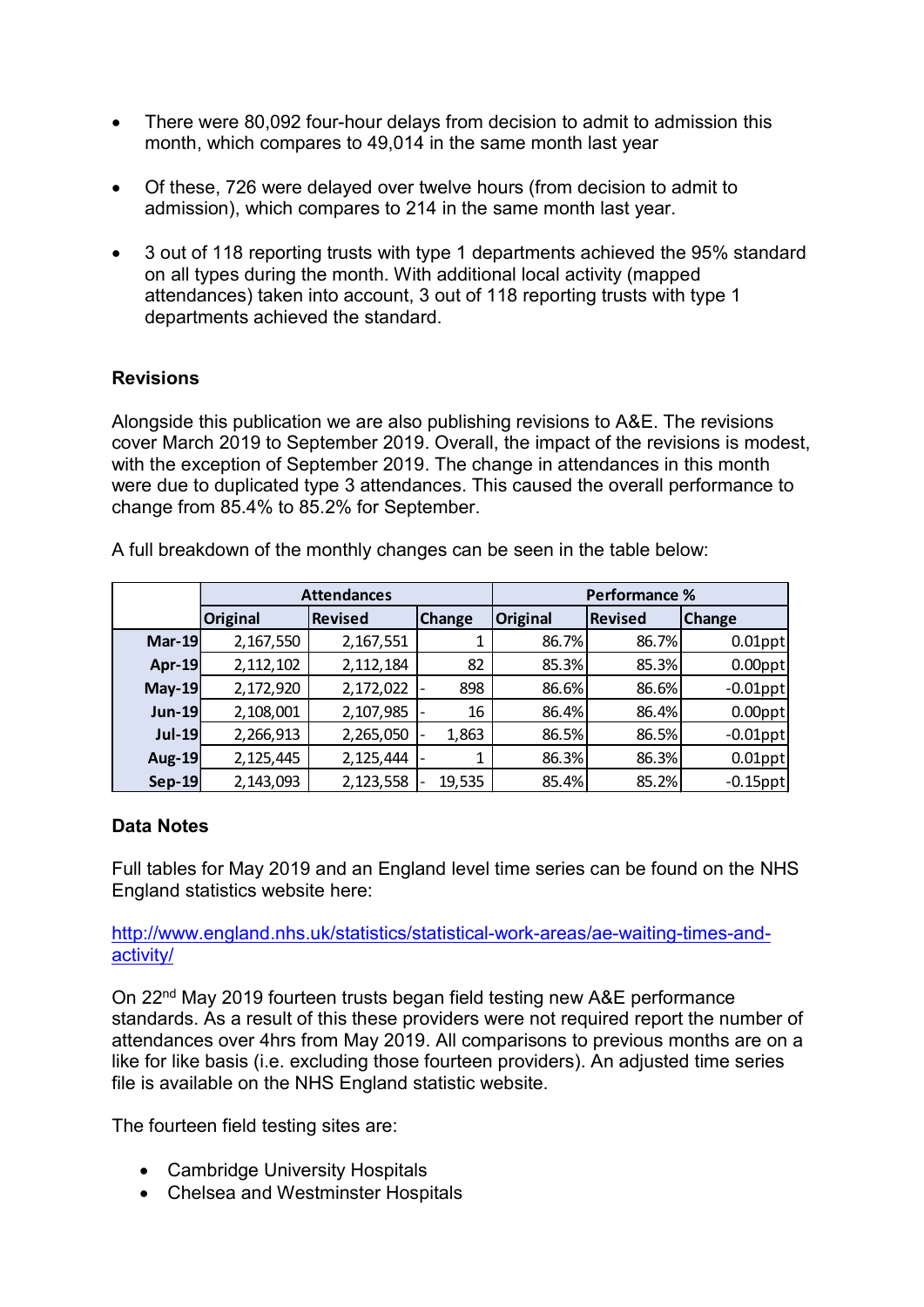- Frimley Health
- Imperial College Healthcare
- Kettering General Hospital
- Luton and Dunstable University Hospital
- Mid Yorkshire Hospitals
- North Tees and Hartlepool
- Nottingham University Hospitals
- Plymouth Hospitals
- Poole Hospital
- Portsmouth Hospitals
- Rotherham
- West Suffolk

### **Background**

A&E waiting times form part of the NHS Constitution, which contains a list of expected rights and pledges for patients that NHS England and NHS Improvement take into account when assessing organisational delivery. The operational standard for A&E waiting times is that 95% of patients should be admitted, transferred or discharged within 4 hours of their arrival at an A&E department.

A fuller analysis of the A&E data is available in the form of an annual report which will be published in conjunction with which was published in conjunction with NHS Digital on 13th September 2018. This report draws on A&E data from both the Monthly A&E Attendances and Emergency Admissions Sitrep published by NHS England and the Hospital Episode Statistics dataset published by NHS digital. The Hospital Episode Statistics dataset is based on patient level data and so can be broken down in numerous ways that the Monthly Sitreps data cannot. This includes breakdowns of attendances and admissions by age and by diagnosis. The report for 2017-18 can be found here: https://digital.nhs.uk/data-andinformation/publications/statistical/hospital-accident--emergency-activity/2017-18

### **Methodology**

NHS England and NHS Improvement compiles A&E attendances and emergency admissions data through a central return that is split into two parts:

- A&E Attendances: This collects the number of A&E attendances, patients spending greater than 4 hours in A&E from arrival to discharge, transfer or admission and the number of patients delayed more than 4 hours from decision to admit to admission.
- Emergency Admissions: This collects the total number of emergency admissions via A&E as well as other emergency admissions (i.e. not via A&E).

The above data items are split by the following categories of A&E department:

- Type 1 Department (Major A&E Department) A consultant led 24 hour service with full resuscitation facilities and designated accommodation for the reception of accident and emergency patients.
- Type 2 Department A consultant led single specialty A&E service (e.g. ophthalmology, dental) with designated accommodation for the reception of emergency patients.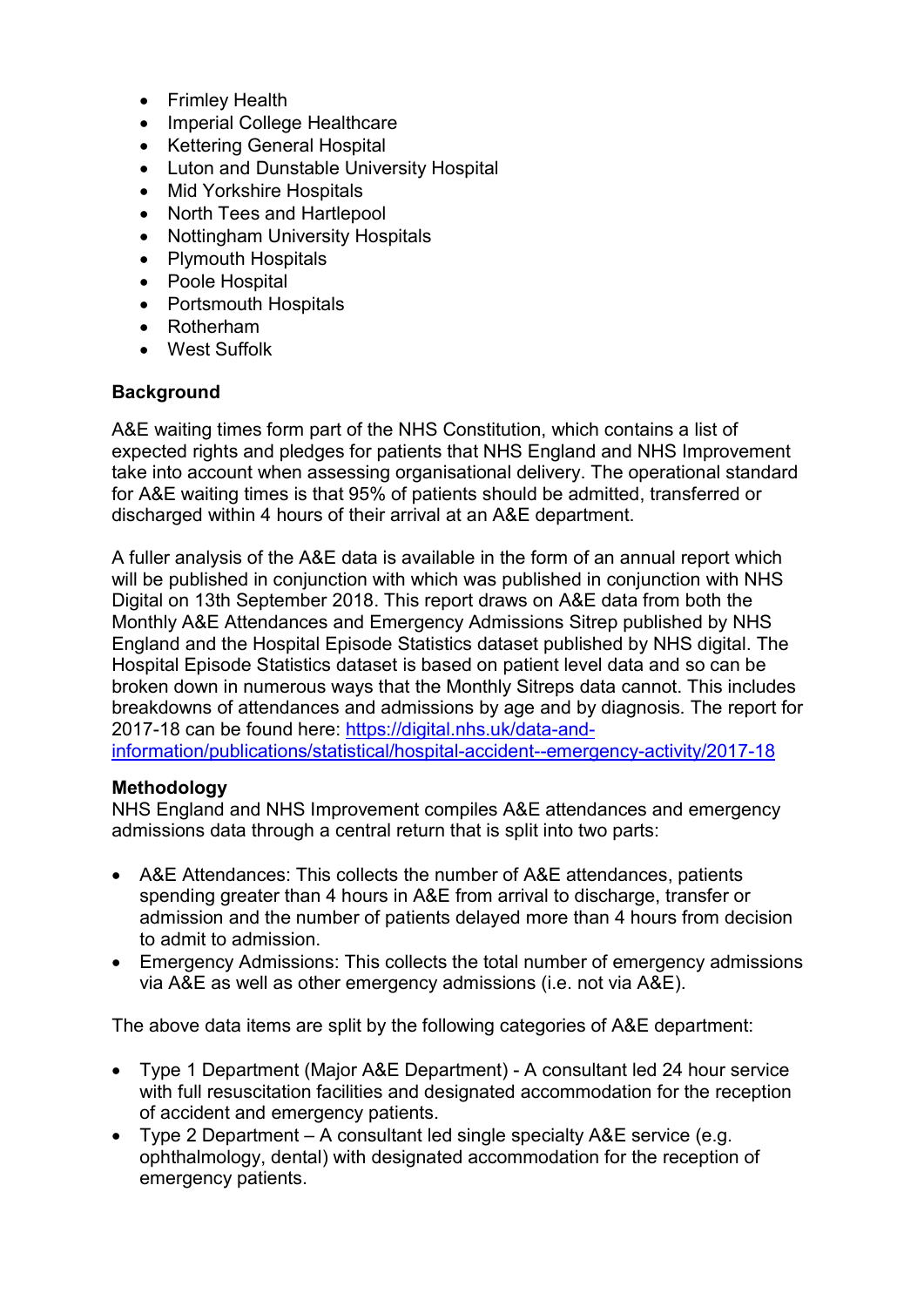Type 3 A&E department / Type 4 A&E department / Urgent Care Centre = Other type of A&E/minor injury units (MIUs)/Walk-in Centres (WiCs)/Urgent Care Centre, primarily designed for the receiving of accident and emergency patients. A type 3 department may be doctor led or nurse led. It may be co-located with a major A&E or sited in the community. A defining characteristic of a service qualifying as a type 3 department is that it treats at least minor injuries and illnesses (sprains for example) and can be routinely accessed without appointment. An appointment based service (for example an outpatient clinic) or one mainly or entirely accessed via telephone or other referral (for example most out of hours services), or a dedicated primary care service (such as GP practice or GP-led health centre) is not a type 3 A&E service even though it may treat a number of patients with minor illness or injury.

NHS Trusts, NHS Foundation Trusts, Social Enterprises and GP Practices submit data to NHS England via The Strategic Data Collection Service (SDCS). The Strategic Data Collection Service (SDCS) is a secure data collection system used by health and social care organisations to submit data. Once data is submitted and signed-off, NHS England performs central validation checks to ensure good data quality.

Note that the activity growth rates used in this document have been adjusted to take into account the extra day due to the leap year in February 2016.

### Sustainability and Transformation Plan Areas

From April 2017, the data is also presented aggregated to a Sustainability and Transformation Plan (STP) area basis, to better reflect A&E performance in each local area. This has been done by allocating data for each provider to one of the 44 STPs on a geographical one to one basis

#### Acute Footprint Mapping

From November 2017, the data is also presented with type 3 activity mapped to partner acute trusts to reflect the performance of that trust footprint as a whole. Type 3 activity is assigned to the closest type 1 provider(s).

#### Data availability

A&E attendances and emergency admissions data are published to a preannounced timetable, usually every second Thursday of the month. The data is published on the NHS England website here:

http://www.england.nhs.uk/statistics/statistical-work-areas/ae-waiting-times-andactivity/

#### Data revisions

Revisions to published figures are released on a six monthly basis and in accordance with the NHS England and NHS Improvement's revision policy. The revisions policy can be found here:

https://www.england.nhs.uk/statistics/code-compliance/

#### Data comparability

Data has been published monthly since June 2015. Before this, data was published weekly from November 2010 to June 2015. Prior to November 2010, data was briefly collected monthly between August 2010 and October 2010 and was collected quarterly from 2003/04 until September 2011.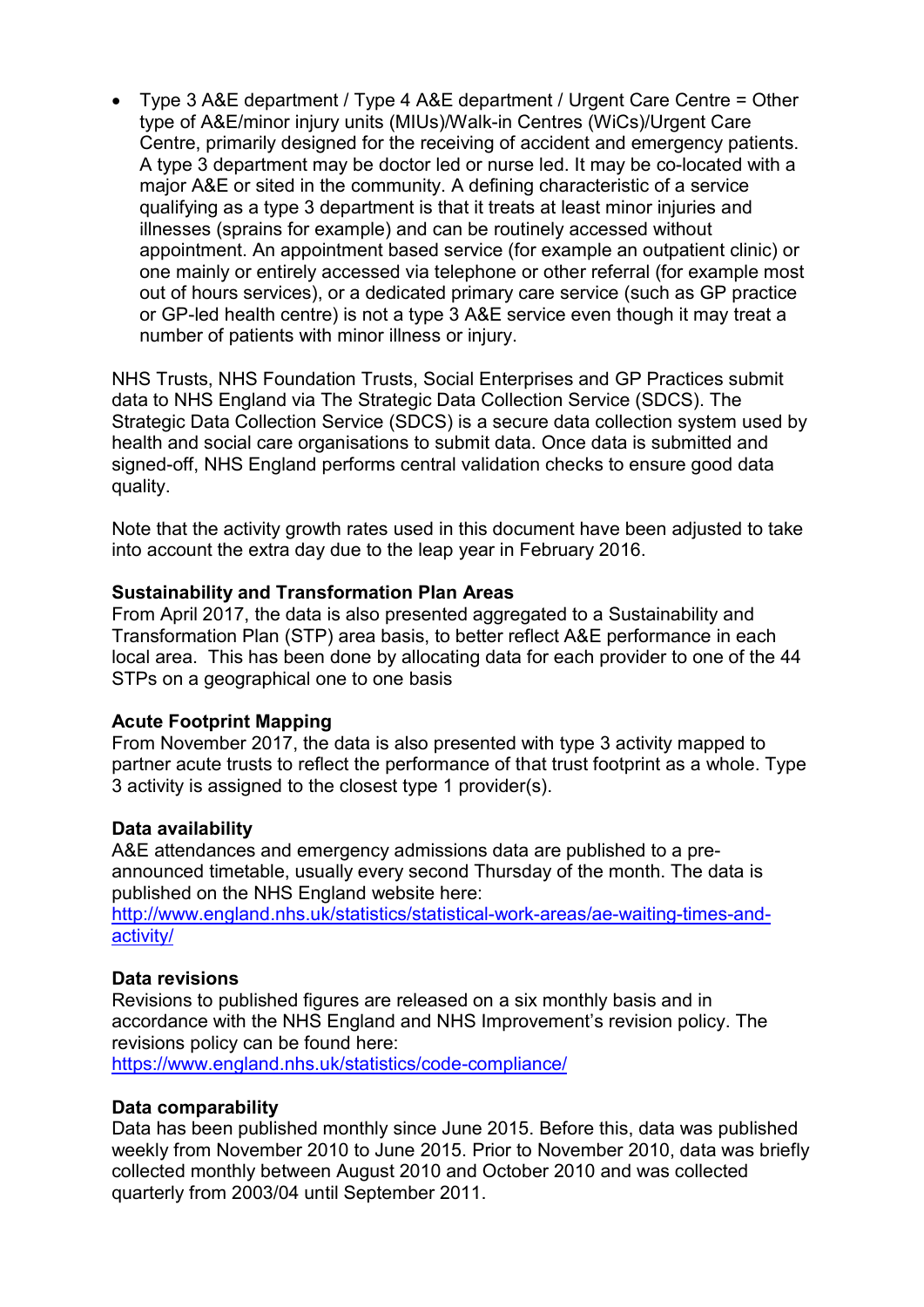In order to provide meaningful comparisons of recent monthly data to previous years, we have created an estimated monthly time series from the official weekly data. Monthly figures prior to June 2015 should be regarded as estimates. This monthly time series forms the basis of the analysis, and is also published on our web page. Revised guidance for the A&E attendances and emergency admissions collection applied from December 2015 data onwards. The definition for delays for emergency admissions via A&E from decision to admit to admission was amended to include patients who are transferred to another provider (disposal code 7). This was to ensure that such patients are counted in the number of patients spending more than 4 or more than 12 hours from decision to admit to admission. This change did not affect the measures of A&E attendances, the numbers waiting four hours from arrival to discharge, transfer or admission, and total emergency admissions which still focus purely on attendances at the same healthcare provider (disposal code 1).

Analysis based on Hospital Episode Statistics A&E data suggested that up to around 9% per year more additional patients may be brought in scope for the time from decision to admit to admission measure. It also suggested the monthly A&E return might capture in the order of an extra 40 to 240 (3% to 20%) 12 hour waits per year.

The data can also be compared to A&E data for Wales collected by the Welsh Government, data for Scotland collected from Information Services Division (ISD) Scotland and data for Northern Ireland collected from the Department of Health, Social Services and Public Safety. A description of the technical differences between data from the four administrations can be found here: https://gss.civilservice.gov.uk/health-waiting-time-statistics/

The Welsh Government publishes monthly data on A&E attendances and performance against the 4-hour standard. Data can be found here: https://statswales.wales.gov.uk/Catalogue/Health-and-Social-Care/NHS-Hospital-Waiting-Times/Accident-and-Emergency

ISD Scotland now publishes a weekly update on A&E attendances and performance against the 4-hour standard. This can be found here: http://www.isdscotland.org/Health-Topics/Emergency-Care/Publications/index.asp?ID=1251

The Department of Health, Social Services and Public Safety publishes quarterly data on A&E attendances and performance against the 4-hour standard. Data can be found here:

http://www.dhsspsni.gov.uk/index/statistics/hospital/waitingtimes-emergency.htm

The UK Comparative waiting times group has published a summary of the differences in methodologies between the 4 countries: https://gss.civilservice.gov.uk/health-waiting-time-statistics/

# **Glossary**

### 4-Hour Standard

The national standard whereby 95% of all patients are admitted, transferred or discharged within 4 hours of arrival.

# A&E Attendance

The presence of a patient in an A&E service seeking medical attention.